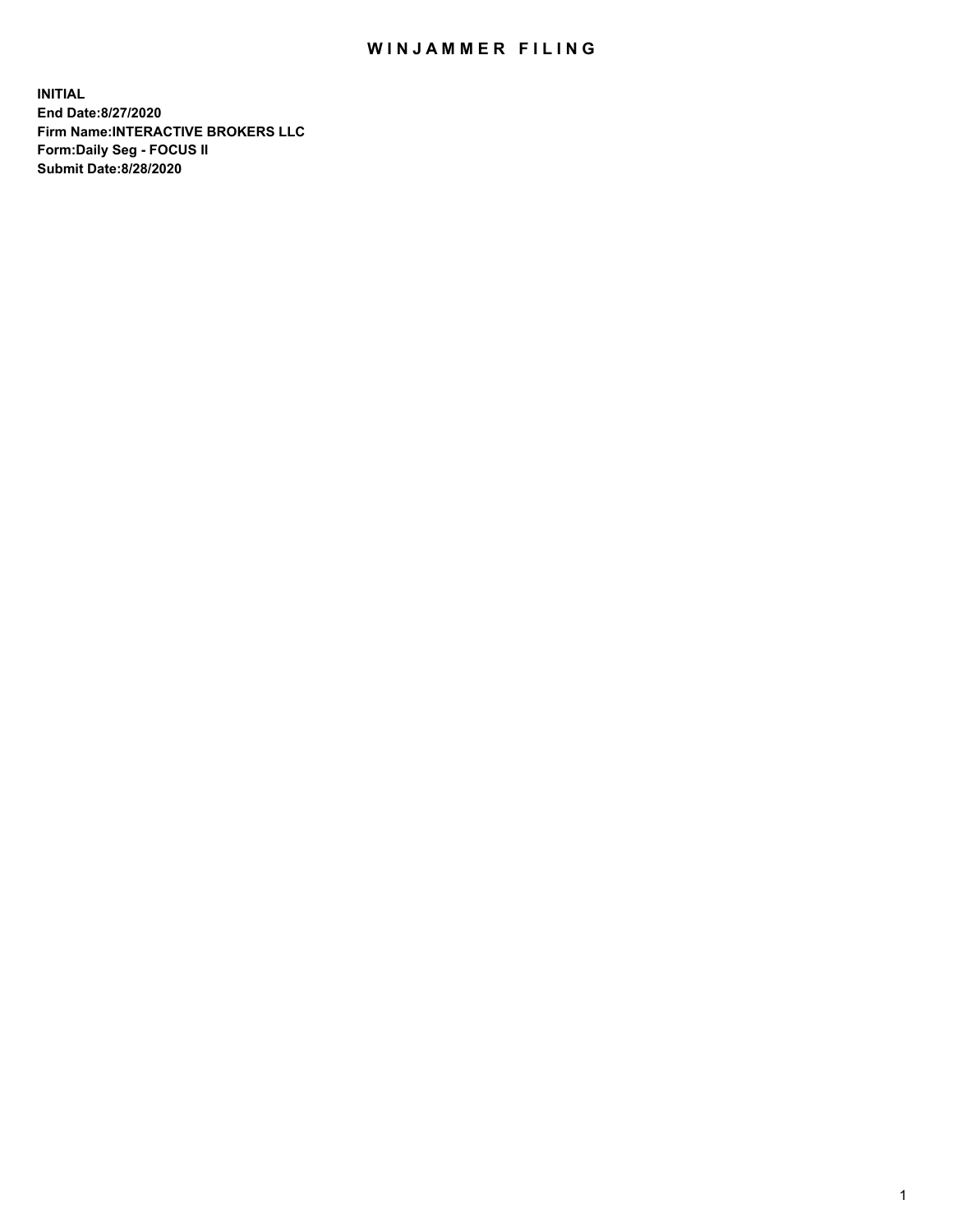**INITIAL End Date:8/27/2020 Firm Name:INTERACTIVE BROKERS LLC Form:Daily Seg - FOCUS II Submit Date:8/28/2020 Daily Segregation - Cover Page**

| Name of Company                                                                                                                                                                                                                                                                                                                | <b>INTERACTIVE BROKERS LLC</b>                                                   |
|--------------------------------------------------------------------------------------------------------------------------------------------------------------------------------------------------------------------------------------------------------------------------------------------------------------------------------|----------------------------------------------------------------------------------|
| <b>Contact Name</b>                                                                                                                                                                                                                                                                                                            | James Menicucci                                                                  |
| <b>Contact Phone Number</b>                                                                                                                                                                                                                                                                                                    | 203-618-8085                                                                     |
| <b>Contact Email Address</b>                                                                                                                                                                                                                                                                                                   | jmenicucci@interactivebrokers.c<br>om                                            |
| FCM's Customer Segregated Funds Residual Interest Target (choose one):<br>a. Minimum dollar amount: ; or<br>b. Minimum percentage of customer segregated funds required:% ; or<br>c. Dollar amount range between: and; or<br>d. Percentage range of customer segregated funds required between:% and%.                         | <u>0</u><br>$\overline{\mathbf{0}}$<br>155,000,000 245,000,000<br>0 <sub>0</sub> |
| FCM's Customer Secured Amount Funds Residual Interest Target (choose one):<br>a. Minimum dollar amount: ; or<br>b. Minimum percentage of customer secured funds required:% ; or<br>c. Dollar amount range between: and; or<br>d. Percentage range of customer secured funds required between:% and%.                           | <u>0</u><br>$\overline{\mathbf{0}}$<br>80,000,000 120,000,000<br>0 <sub>0</sub>  |
| FCM's Cleared Swaps Customer Collateral Residual Interest Target (choose one):<br>a. Minimum dollar amount: ; or<br>b. Minimum percentage of cleared swaps customer collateral required:% ; or<br>c. Dollar amount range between: and; or<br>d. Percentage range of cleared swaps customer collateral required between:% and%. | <u>0</u><br>$\underline{\mathbf{0}}$<br>0 <sub>0</sub><br>0 <sub>0</sub>         |

Attach supporting documents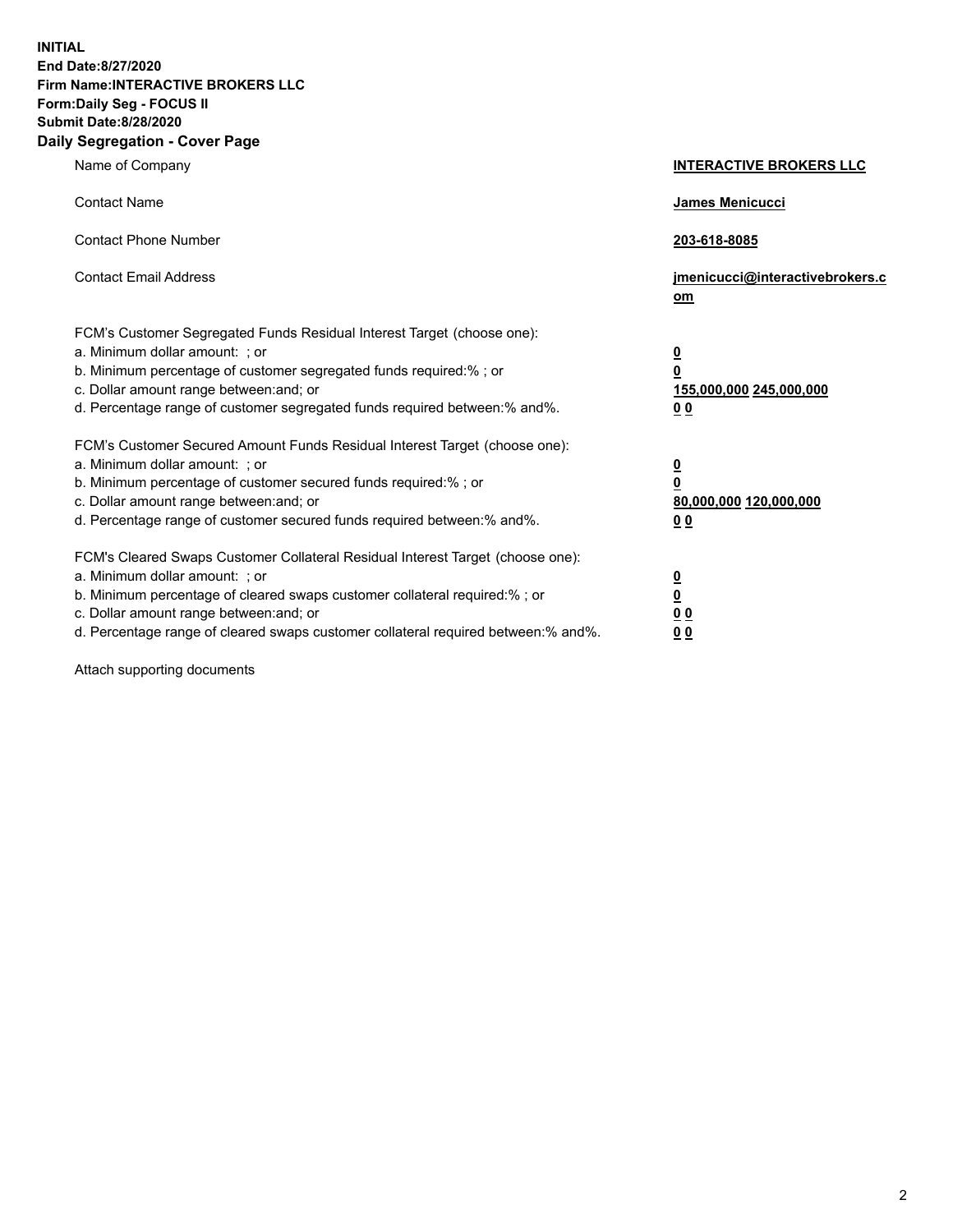**INITIAL End Date:8/27/2020 Firm Name:INTERACTIVE BROKERS LLC Form:Daily Seg - FOCUS II Submit Date:8/28/2020 Daily Segregation - Secured Amounts**

|                | <u> Bally Ocyfegation - Occared Alliounts</u>                                                              |                               |
|----------------|------------------------------------------------------------------------------------------------------------|-------------------------------|
|                | Foreign Futures and Foreign Options Secured Amounts                                                        |                               |
|                | Amount required to be set aside pursuant to law, rule or regulation of a foreign                           | $0$ [7305]                    |
|                | government or a rule of a self-regulatory organization authorized thereunder                               |                               |
| $\mathbf{1}$ . | Net ledger balance - Foreign Futures and Foreign Option Trading - All Customers                            |                               |
|                | A. Cash                                                                                                    | 612,405,225 [7315]            |
|                | B. Securities (at market)                                                                                  | $0$ [7317]                    |
| 2.             | Net unrealized profit (loss) in open futures contracts traded on a foreign board of trade                  | -8,559,639 [7325]             |
| 3.             | Exchange traded options                                                                                    |                               |
|                | a. Market value of open option contracts purchased on a foreign board of trade                             | 2,930,453 [7335]              |
|                | b. Market value of open contracts granted (sold) on a foreign board of trade                               | -1,416,827 [7337]             |
| 4.             | Net equity (deficit) (add lines 1. 2. and 3.)                                                              | 605,359,212 [7345]            |
| 5.             | Account liquidating to a deficit and account with a debit balances - gross amount                          | 10,072 [7351]                 |
|                | Less: amount offset by customer owned securities                                                           | 0 [7352] 10,072 [7354]        |
| 6.             | Amount required to be set aside as the secured amount - Net Liquidating Equity                             | 605,369,284 [7355]            |
|                | Method (add lines 4 and 5)                                                                                 |                               |
| 7.             | Greater of amount required to be set aside pursuant to foreign jurisdiction (above) or line                | 605,369,284 [7360]            |
|                | 6.                                                                                                         |                               |
|                | FUNDS DEPOSITED IN SEPARATE REGULATION 30.7 ACCOUNTS                                                       |                               |
| 1.             | Cash in banks                                                                                              |                               |
|                | A. Banks located in the United States                                                                      | 110,849,105 [7500]            |
|                | B. Other banks qualified under Regulation 30.7                                                             | 0 [7520] 110,849,105 [7530]   |
| 2.             | Securities                                                                                                 |                               |
|                | A. In safekeeping with banks located in the United States                                                  | 479,929,400 [7540]            |
|                | B. In safekeeping with other banks qualified under Regulation 30.7                                         | 0 [7560] 479,929,400 [7570]   |
| 3.             | Equities with registered futures commission merchants                                                      |                               |
|                | A. Cash                                                                                                    | $0$ [7580]                    |
|                | <b>B.</b> Securities                                                                                       | $0$ [7590]                    |
|                | C. Unrealized gain (loss) on open futures contracts                                                        | $0$ [7600]                    |
|                | D. Value of long option contracts                                                                          | $0$ [7610]                    |
|                | E. Value of short option contracts                                                                         | 0 [7615] 0 [7620]             |
| 4.             | Amounts held by clearing organizations of foreign boards of trade                                          |                               |
|                | A. Cash                                                                                                    | $0$ [7640]                    |
|                | <b>B.</b> Securities                                                                                       | $0$ [7650]                    |
|                | C. Amount due to (from) clearing organization - daily variation                                            | $0$ [7660]                    |
|                | D. Value of long option contracts                                                                          | $0$ [7670]                    |
|                | E. Value of short option contracts                                                                         | 0 [7675] 0 [7680]             |
| 5.             | Amounts held by members of foreign boards of trade                                                         |                               |
|                | A. Cash                                                                                                    | 148,378,766 [7700]            |
|                | <b>B.</b> Securities                                                                                       | $0$ [7710]                    |
|                | C. Unrealized gain (loss) on open futures contracts                                                        | -11,022,572 [7720]            |
|                | D. Value of long option contracts                                                                          | 2,930,453 [7730]              |
|                | E. Value of short option contracts                                                                         | -1,416,827 [7735] 138,869,820 |
|                |                                                                                                            |                               |
| 6.             |                                                                                                            | [7740]                        |
| 7.             | Amounts with other depositories designated by a foreign board of trade                                     | $0$ [7760]                    |
| 8.             | Segregated funds on hand<br>Total funds in separate section 30.7 accounts                                  | $0$ [7765]                    |
| 9.             |                                                                                                            | 729,648,325 [7770]            |
|                | Excess (deficiency) Set Aside for Secured Amount (subtract line 7 Secured Statement<br>Page 1 from Line 8) | 124,279,041 [7380]            |
| 10.            | Management Target Amount for Excess funds in separate section 30.7 accounts                                | 80,000,000 [7780]             |
| 11.            | Excess (deficiency) funds in separate 30.7 accounts over (under) Management Target                         | 44,279,041 [7785]             |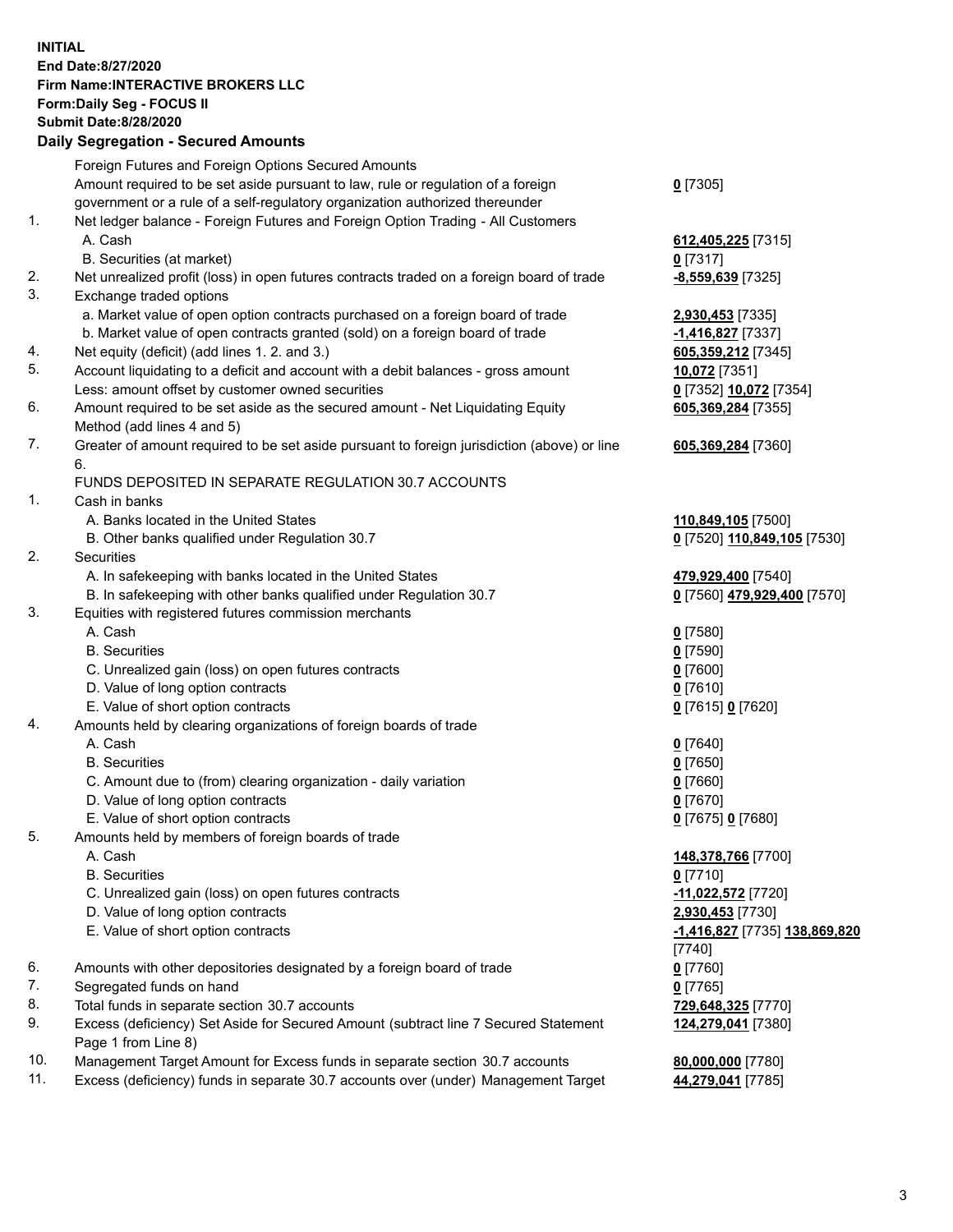**INITIAL End Date:8/27/2020 Firm Name:INTERACTIVE BROKERS LLC Form:Daily Seg - FOCUS II Submit Date:8/28/2020 Daily Segregation - Segregation Statement** SEGREGATION REQUIREMENTS(Section 4d(2) of the CEAct) 1. Net ledger balance A. Cash **5,552,208,383** [7010] B. Securities (at market) **0** [7020] 2. Net unrealized profit (loss) in open futures contracts traded on a contract market **-89,507,882** [7030] 3. Exchange traded options A. Add market value of open option contracts purchased on a contract market **310,810,115** [7032] B. Deduct market value of open option contracts granted (sold) on a contract market **-280,434,426** [7033] 4. Net equity (deficit) (add lines 1, 2 and 3) **5,493,076,190** [7040] 5. Accounts liquidating to a deficit and accounts with debit balances - gross amount **6,160,793** [7045] Less: amount offset by customer securities **0** [7047] **6,160,793** [7050] 6. Amount required to be segregated (add lines 4 and 5) **5,499,236,983** [7060] FUNDS IN SEGREGATED ACCOUNTS 7. Deposited in segregated funds bank accounts A. Cash **1,174,992,319** [7070] B. Securities representing investments of customers' funds (at market) **2,426,788,480** [7080] C. Securities held for particular customers or option customers in lieu of cash (at market) **0** [7090] 8. Margins on deposit with derivatives clearing organizations of contract markets A. Cash **4,957,963** [7100] B. Securities representing investments of customers' funds (at market) **2,065,589,077** [7110] C. Securities held for particular customers or option customers in lieu of cash (at market) **0** [7120] 9. Net settlement from (to) derivatives clearing organizations of contract markets **2,173,212** [7130] 10. Exchange traded options A. Value of open long option contracts **310,605,630** [7132] B. Value of open short option contracts **-280,376,368** [7133] 11. Net equities with other FCMs A. Net liquidating equity **0** [7140] B. Securities representing investments of customers' funds (at market) **0** [7160] C. Securities held for particular customers or option customers in lieu of cash (at market) **0** [7170] 12. Segregated funds on hand **0** [7150] 13. Total amount in segregation (add lines 7 through 12) **5,704,730,313** [7180] 14. Excess (deficiency) funds in segregation (subtract line 6 from line 13) **205,493,330** [7190] 15. Management Target Amount for Excess funds in segregation **155,000,000** [7194]

16. Excess (deficiency) funds in segregation over (under) Management Target Amount Excess

**50,493,330** [7198]